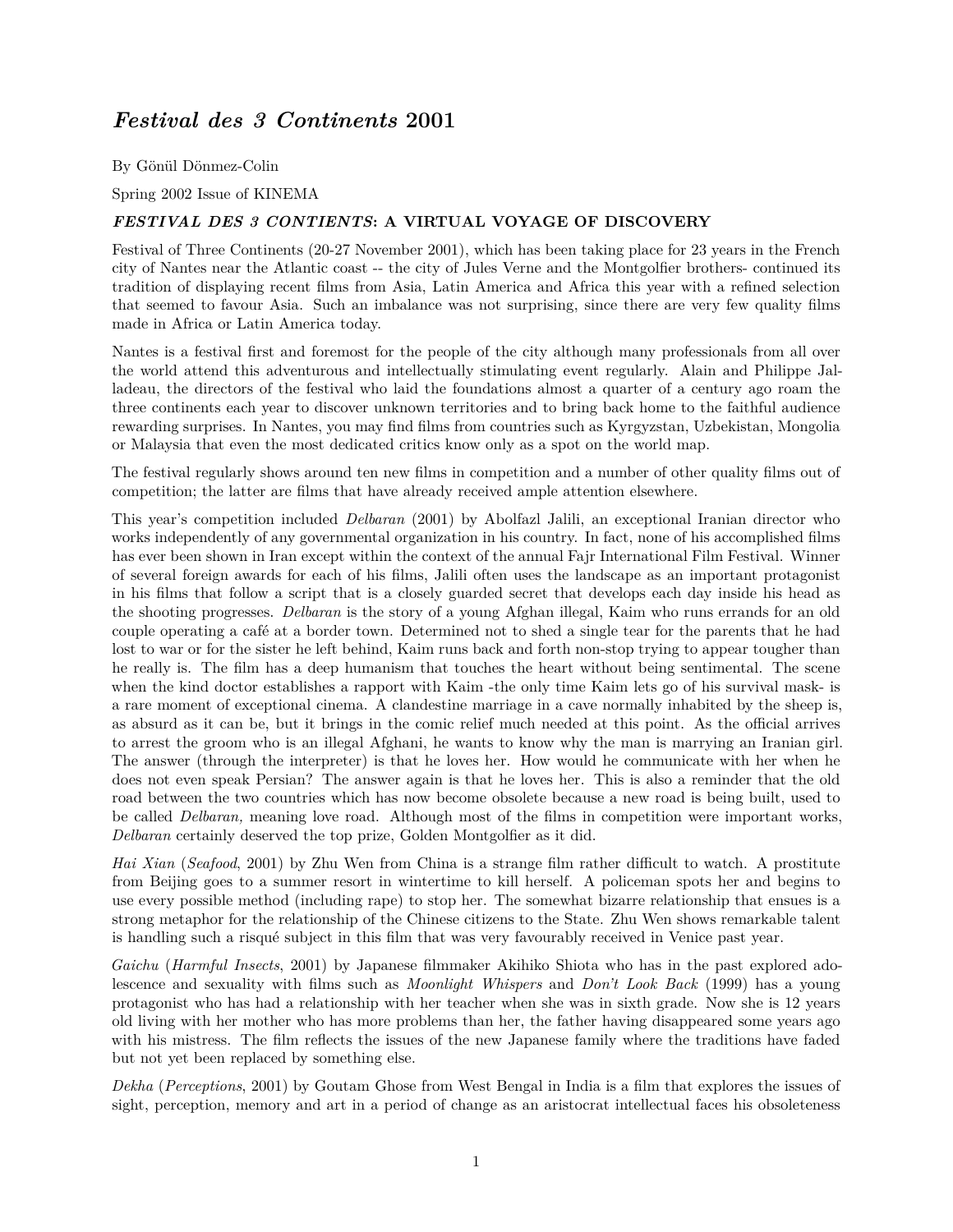in a world that has become too materialistic. Ghose, who has won awards with his previous films in Nantes, explores the inner world of his protagonist in an unhurried fashion as the striking images of new Calcutta's hustle and bustle infringe upon the apparent paradisiacal tranquillity of the hero's surroundings.

Among the films Out of Competition, from Kazakhstan, the protagonist of Darejan Omirbaev's *Jol* (*The Road*, 2001) is a filmmaker called Amir, who has to return to his village to be on the side of his dying mother. While he is driving, the road disappears from the rear window as a past left behind before the camera focuses on the face of the protagonist who is troubled, uncertain and most of all, devoid of energy. His mind wonders to his editing room where he is caught by his wife while flirting with his assistant. In an auditorium where his film is supposed to have its first screening, Amir declares to the audience that a film is 'naked in front of an audience. No one judges a science project as good or bad. There is no objective way to evaluate a film" and he concludes, "the hardest job of all is to be a director." The projectionist mixes up the reels and puts a karate film instead. The worse part is that the audience prefers this film to his. His mind wanders to the beating he received in his living room from the brother of a girl who was compromised when naked body of another actress was montaged as hers in the erotic scenes of his film. Integrity of the artist, to his art, to society and to himself stays a big question mark.

Omirbaev does not resort to stylistic decoders, such as black and white for the past etc. Everything blends and becomes one, as part of a man's life, a man coming to terms with his part, present and future at a crucial moment in his existence. A tribute to Kazakh filmmakers by one of its finest, the film is also a forceful statement on the film industry of Kazakhstan, where *Jol* was the only film produced this year and that was only possible with French money.

Kazakhstan was the country of focus this year along with Kyrgyzstan with fine examples of landmark films of the last thirty years. Kyrgyz Aktan Abdykalykov's *Maimil* (*The Chimp*, 2001), which is the last part of the trilogy that includes the medium-length *Sel'kincek* (*The Swing*, 1993) and the feature *Beshkempir* (*The Adopted Son*, 1998) is a bittersweet story of becoming an adult in a remote town of the Kyrgyz steppes. Autobiographical as the previous two films, the role of the protagonist is again interpreted by the director's son, Mirlan who has become somewhat of an alter ego of his father. Just as *Jol*, *Maimil* was also produced with funds from France.

Kazakh film industry is in much better shape than Kyrgyz film industry where there are hardly any films made today, but neither country has a chance to continue its cinematic tradition without foreign assistance.

The festival paid homage to Katy Jurado, an exceptional Mexican actress who started her career in 1943 working with world known filmmakers, from Luis Buñuel to John Huston. Her last appearances were in 1998 in *El Evangelio de las Maravillas* of Arturo Ripstein and Stephen Frears' *The Hi Lo Country*. Nour El Cherif, an Egyptian star who played in more than 200 films over a career of 35 years was also paid homage.

A real delight for the audience was a selection of 'sword films' from Hong Kong covering 30 years of the *genre.* World attention has been drawn to the cloak-and-dagger *genre* with the success of *Crouching Tiger, Hidden Dragon* of Ang Lee, but the *genre* was in existence even in the silent era. Mixing legends, history, magic and martial arts, it has been incorporated into every facet of Chinese cinema. The most remarkable and prolific period, however was the sixties in Hong Kong (in the Shaw Brothers' and Cathay Studios) where the film industry settled after the war and Mao's coming to power. The festival screened a dozen films from *Dragon Gate Inn* (King Hu, 1967) to *Dao* (*The Blade*, Tsui Hark, 1995).

A pleasant surprise was films of two talented filmmakers from Malaysia, a country, which does not appear even in the most refined film map. It was interesting to find out that in the last decade, Malaysia has been producing fifteen films each year albeit under the tight control of censorship. These films are mostly *genre* films, which are increasingly leaning on the commercial side to meet the production costs. Some of the younger filmmakers have begun to shoot in English for export possibilities. Uwei Hajisaari, a controversial but celebrated figure of Malaysian cinema attended the festival with a number of his films, including *Perempuan, Isteri, Jalang* (*Woman, Wife and Prostitute*, 1993) which is still banned in Malaysia and *Khaki Bakar* (*The Arsonist*, 1995), the only Malaysian film ever shown at Cannes.

Osman Ali built up the story of *Bukak Api* (*Open Fire*, 2001) around the plight of transsexual sex-workers who lead extremely vulnerable lives. Rejected by their families, they depend on each other for trust, love